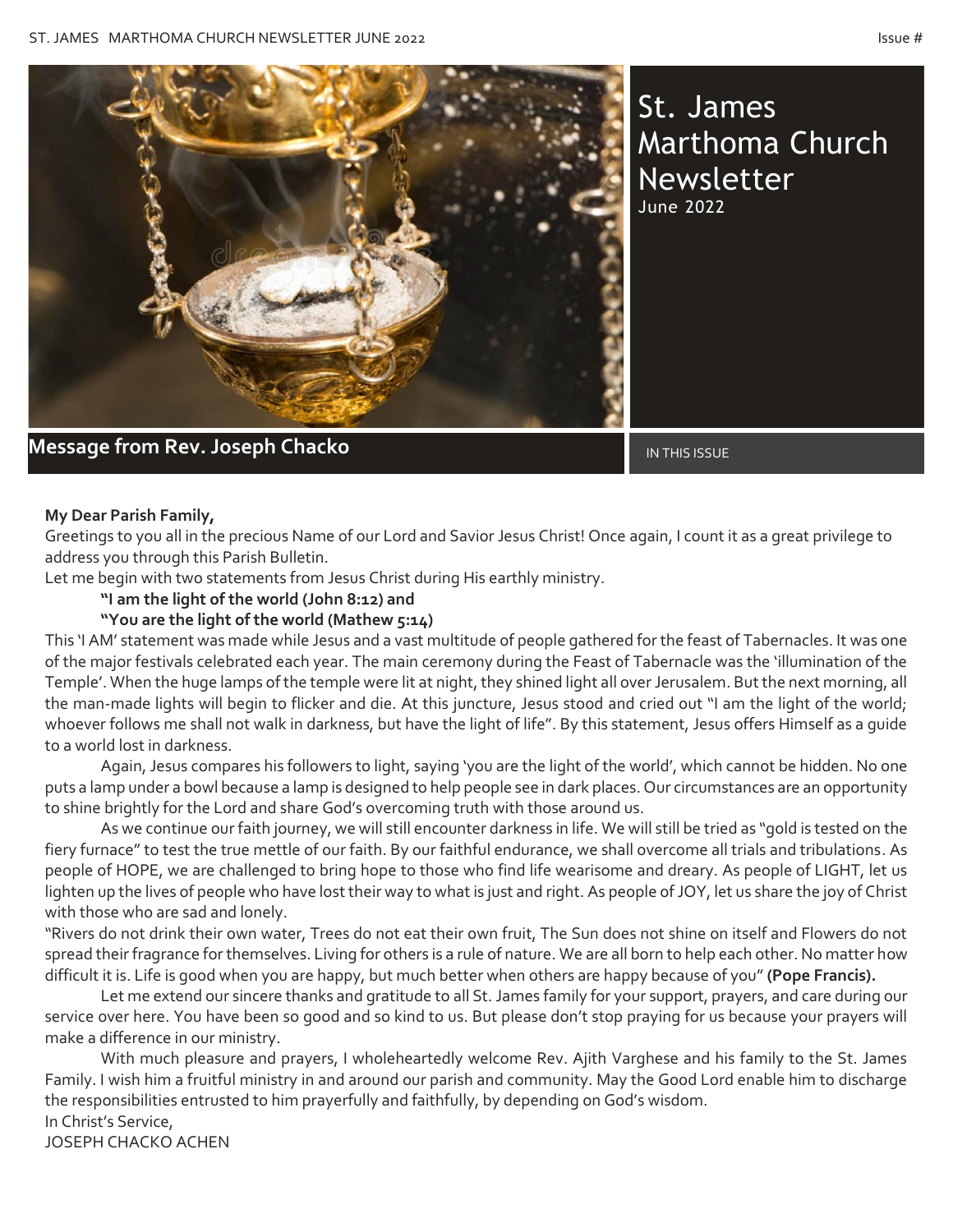

## Church Executive Committee - 2022

We Welcome our New Vicar

# **Rev Ajith Varghese**

and family to St. James Marthoma Church, Hillburn NY.

|                        | <b>NAME</b>          | <b>E-MAIL</b>              | <b>HOME TEL#</b> | <b>CELL#</b>   |
|------------------------|----------------------|----------------------------|------------------|----------------|
| Vicar/President        | Rev. Ajit Varghese   | revajithkalappila@yahoo.in | (845) 362-8158   |                |
| Vice-President         | P.A. Chacko          | Pachacko61@gmail.com       | (845) 356-7526   | (845) 596-8371 |
| Secretary              | Aleykutty Eappen     | AleyEappen@aol.com         | (845) 365-1550   | (845) 664-0467 |
| Treasurer              | Thomas Varghese      | tvarg19301@gmail.com       | (845) 627-2535   | (845) 300-7019 |
| Accountant             | Ajay Pappan          | ajay.pappan@yahoo.com      | (845) 504-0599   | (845) 300-5844 |
| Lay Leader (Mal)       | Dey P. Neduvelil     | deyned@gmail.com           | (845) 523-2961   | (845) 653-2418 |
| Lay Leader (Eng.)      | Gigi Tom             | Gigitom1@gmail.com         | (845) 268-3532   | (845) 282-2500 |
| Clarkstown Area Rep.   | John Job             | jjjnjob@msn.com            | (845) 267-3387   | (845) 304-3334 |
| Orangetown Area Rep.   | <b>Binu Thomas</b>   | bbinoss@gmail.com          | (845) 624-3640   | (845) 598-4393 |
| Ramapo Area Rep.       | Jessy Thomas         | jojitom@gmail.com          | (845) 352-1253   | (845) 608-4249 |
| Choir Rep.             | <b>Binu Thomas</b>   | bbinoss@gmail.com          | (845) 624-3640   | (845) 598-4393 |
| Edavaka Mission Rep.   | Joseph P. David      | jdavi1418@gmail.com        | (845) 352-9435   | (845) 263-2704 |
| Sevika Sanghom         | <b>Jessy Thomas</b>  | jojitom@gmail.com          | (845) 352-1253   | (845) 608-4249 |
| Senior Citizen         | John K. Alexander    | Johnalex47@gmail.com       | (845) 323-9676   | (845) 398-5179 |
| Sunday School          | <b>Mathew Samuel</b> | msrdd@hotmail.com          | (845) 613-7673   | (845) 480-6112 |
| Youth Fellowship       | Jacob Abraham        | jcoba425@gmail.com         | (845) 627-0123   | (845) 920-6200 |
| <b>Assembly Member</b> | Linu Abraham         | linuabraham@hotmail.com    | (845) 627-0123   | (845) 300-8899 |
| <b>Mandalam Member</b> | Zachariah Abraham    | Zachariah39@hotmail.com    | (845) 425-7748   | (877) 621 7148 |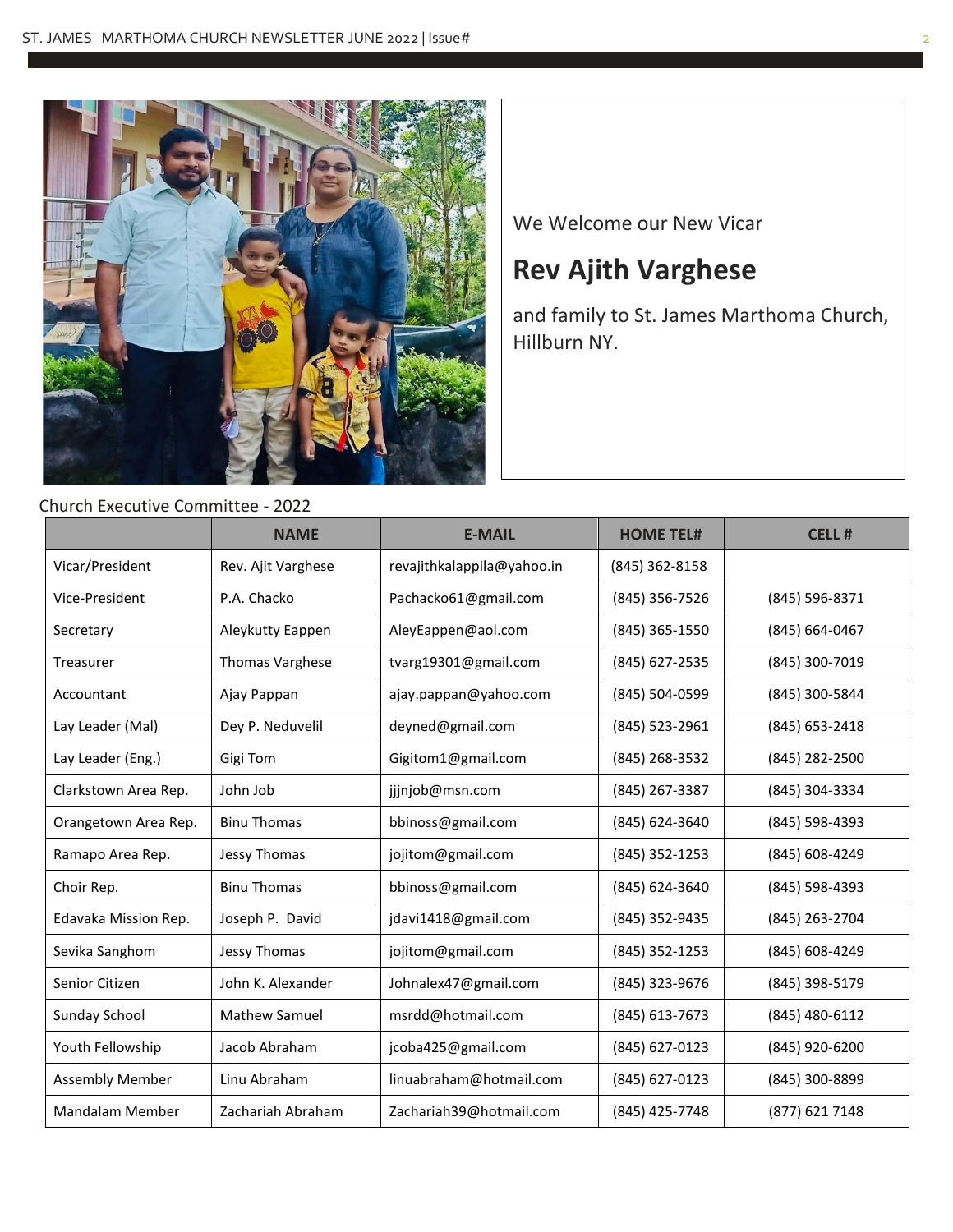## Church Service

| <b>DATE</b> | <b>SUNDAY WORSHIP SERVICES 2022</b> | <b>TIME</b> |
|-------------|-------------------------------------|-------------|
| 5-Jun       | Holy Communion Service (Mal)        | 10:30 AM    |
| $12$ -Jun   | Holy Communion Service (Eng)        | 10:30 AM    |
| $19$ -Jun   | Holy Communion Service (Mal)        | 10:30 AM    |
| 26-Jun      | Holy Communion Service (Eng)        | 10:30 AM    |

# Lectionary

| Day        | Date      | Lesson: 1                                             | Lesson: 2      | <b>Epistles</b>  | <b>Gospels</b> |
|------------|-----------|-------------------------------------------------------|----------------|------------------|----------------|
| <b>Sun</b> | $5 - Jun$ | The Feast of Pentecost: "The Holy Spirit - The Gift". |                |                  |                |
|            |           | Joel 2: 28-32                                         | Acts 2: 1-21   | Gal 5: 16-24     | John 16: 6-16  |
| <b>Sun</b> | $12$ -lun | Trinity Sunday: "Holy Trinity".                       |                |                  |                |
|            |           | Gen. 1: 1-19                                          | Rom. 8: 18-27  | 2 Cor. 13: 11-14 | John 1: 1-18   |
| <b>Sun</b> | $19$ -Jun | <b>Discipleship: Calling for Christ Experience.</b>   |                |                  |                |
|            |           | 2Kgs. 2: 1-5                                          | Acts 1: 15-26  | Gal 1: 11-17     | Mark 3: 13-19  |
| <b>Sun</b> | $26$ -Jun | People of God - Ministry and Model.                   |                |                  |                |
|            |           |                                                       |                |                  | Matt. 28: 16-  |
|            |           | Isa. 6: 1-8                                           | 1 Pet. 2: 1-10 | Titus 2: 1-11    | 20             |